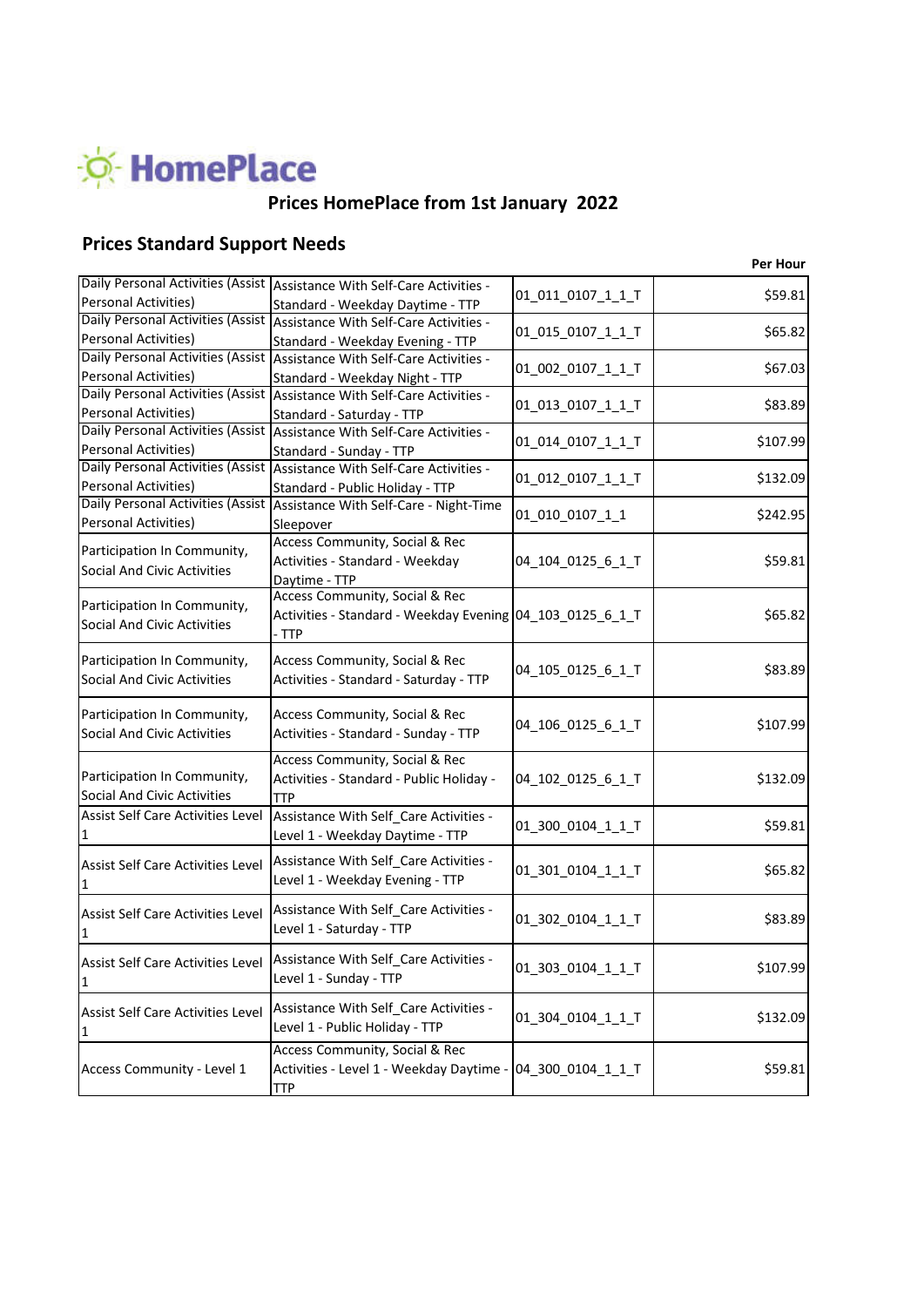| Access Community - Level 1 | Access Community, Social & Rec<br>Activities - Level 1 - Weekday Evening -<br><b>TTP</b> | 04 301 0104 1 1 T | \$65.82  |
|----------------------------|------------------------------------------------------------------------------------------|-------------------|----------|
| Access Community - Level 1 | Access Community, Social & Rec<br>Activities - Level 1 - Saturday - TTP                  | 04 302 0104 1 1 T | \$83.89  |
| Access Community - Level 1 | Access Community, Social & Rec<br>Activities - Level 1 - Sunday - TTP                    | 04 303 0104 1 1 T | \$107.99 |
| Access Community - Level 1 | Access Community, Social & Rec<br>Activities - Level 1 - Public Holiday - TTP            | 04 304 0104 1 1 T | \$132.09 |

### **Prices Complex Support Needs (Level 2)**

|                                                           |                                                                                                       |                   | Per Hour |
|-----------------------------------------------------------|-------------------------------------------------------------------------------------------------------|-------------------|----------|
| <b>High Intensity Daily</b><br><b>Personal Activities</b> | Access Community, Social And Rec<br>Activities - Level 2 - Weekday Daytime - 04 400 0104 1 1 T<br>TTP |                   | \$64.50  |
| <b>High Intensity Daily</b><br><b>Personal Activities</b> | <b>Access Community, Social And Rec</b><br>Activities - Level 2 - Evening - TTP                       | 04_401_0104_1_1_T | \$70.99  |
| <b>High Intensity Daily</b><br><b>Personal Activities</b> | Access Community, Social And Rec<br>Activities - Level 2 - Saturday - TTP                             | 04 402 0104 1 1 T | \$90.49  |
| <b>High Intensity Daily</b><br>Personal Activities        | <b>Access Community, Social And Rec</b><br>Activities - Level 2 - Sunday - TTP                        | 04 403 0104 1 1 T | \$116.48 |
| <b>High Intensity Daily</b><br><b>Personal Activities</b> | <b>Access Community, Social And Rec</b><br>Activities - Level 2 - Public Holiday - TTP                | 04 404 0104 1 1 T | \$142.47 |

#### **Medium Term Accommodation**

This item covers the accommodation costs of Medium Term Accommodation. Please note HomePlace will provide you with a quote for the support component as this is to be claimed separately at the relevant time of day and day of week. This item can be used for periods up to 90 days. Unlike Respite/Short Term Accommodation the Participant must meet the day to day living costs such as food and utilities.

| Assistance With Daily Life |                                   |                 |                   |
|----------------------------|-----------------------------------|-----------------|-------------------|
| Tasks In A Group Or Shared | <b>IMedium Term Accommodation</b> | 01 082 0115 1 1 | $$130.49$ per day |
| Living Arrangement         |                                   |                 |                   |

### **Transport**

| Participation In Community,<br>Social And Civic Activities | Assistance with social and community<br>participation | 04 590 0125 6 1<br>04 592 0104 6 1 | \$0.92 per kilometre plus<br>other costs such as car<br>parking       |
|------------------------------------------------------------|-------------------------------------------------------|------------------------------------|-----------------------------------------------------------------------|
| <b>General Transport Supports</b>                          |                                                       |                                    | \$0.92 cents per<br>kilometre plus other<br>costs such as car parking |